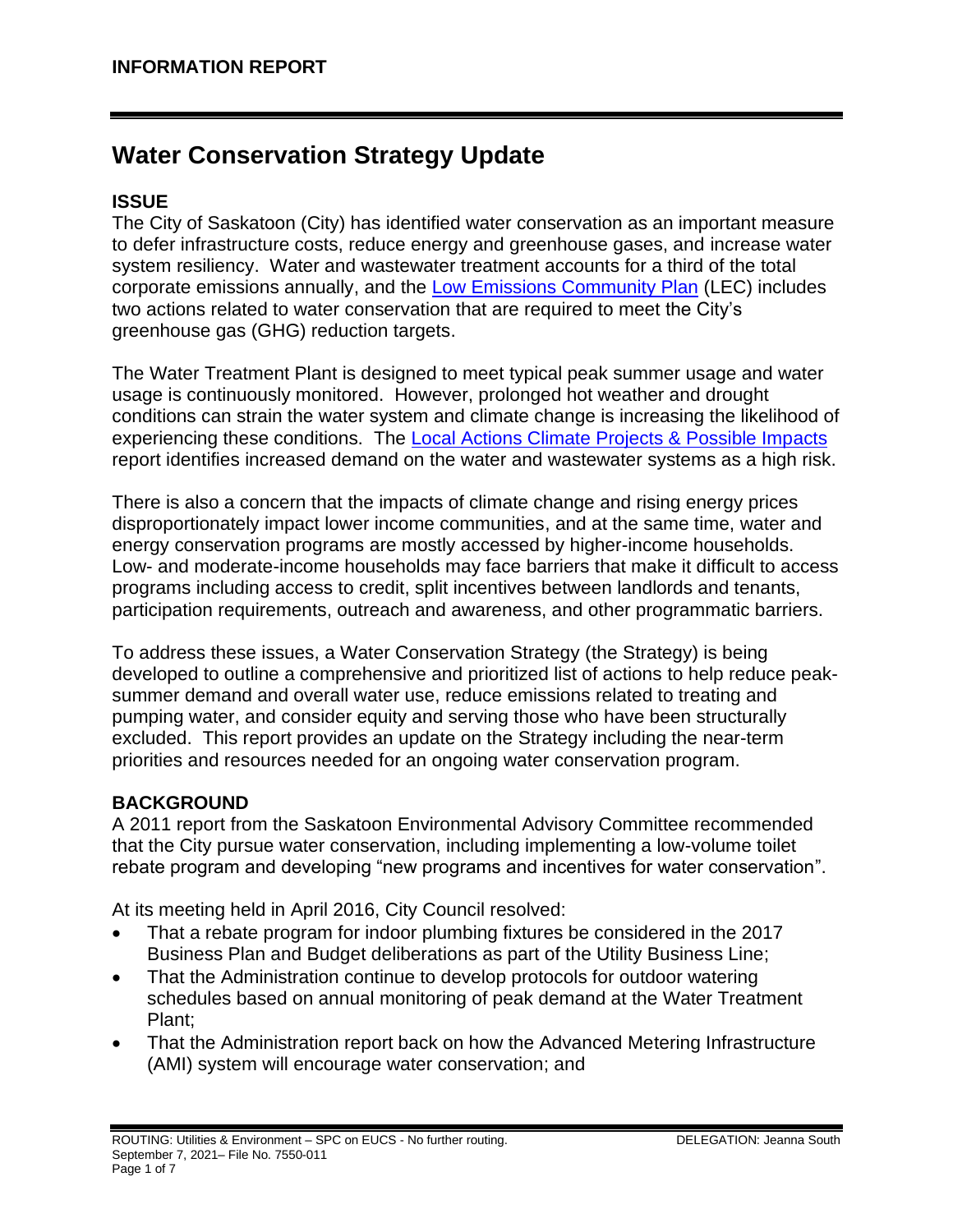• That the 'Be Water Wise' campaign continue and a plan for 2017-2019 be developed for the 2017 Business Plan and Budget deliberations as part of the Utility Business Line.

In September 2019, the LEC Plan was completed which sets out 40 emission-reduction actions including two that would together reduce corporate and community water use. Action 25 in the plan is a 5% reduction in absolute water demand by 2026 through efficiency, monitoring, and leak reduction. Action 26 in the plan is a 20% outdoor and 30% indoor water use reduction by 2050 through residential and commercial education and water efficiency incentive programs*.*

# **CURRENT STATUS**

The City has several water conservation initiatives in place including:

- [Healthy Yards,](https://www.saskatoon.ca/services-residents/housing-property/yard-garden/healthy-yards) focused on outdoor water conservation as an expansion to [Be](https://www.saskatoon.ca/services-residents/power-water/conservation/be-water-wise)  [Water Wise,](https://www.saskatoon.ca/services-residents/power-water/conservation/be-water-wise) includes educational materials, rain-barrel and compost-bin rebates, and a focus on low-water gardening (i.e. mulching, composting, etc.) to create heathy soils that hold water.
- The inclining-block residential rates incentivize water conservation while also supporting affordability by maintaining lower water rates for basic levels of consumption.
- \$10,000 was added to the [Environmental Grant](https://www.webstg.saskatoon.ca/community-culture-heritage/our-environment/environmental-grant) starting in 2017 for projects related to protection and conservation of water resources. \$50,000 has been awarded to support 13 projects in the five years that the water conservation grant has been offered. \$500,000 has been leveraged from the community and other organizations for water conservation.
- [Energy Assistance Program,](https://www.saskpower.com/Efficiency-Programs-and-Tips/Saving-Power-at-Home/Saving-Tips-and-Programs/Energy-Assistance-Program) in partnership with SaskPower, provides energy and water efficiency education and free installation of energy and water saving measures to residents (both renters and owners) that have not traditionally been able to access other efficiency programs.
- [Advanced Metering Infrastructure \(AMI\)](https://www.saskatoon.ca/services-residents/power-water-sewer/drinking-water/water-meters/water-meter-ami-project) is an automatic system that collects wateruse data several times a day and transmits it wirelessly over a secure network to a central data-management system. Until AMI, all of Saskatoon's water meters were read manually, often just a few times per year. Residential and commercial customers had no up-to-date information about day-to-day water use or how their choices impacted their bills. Also, water leaks could go undetected for months, resulting in large losses and bills.
- The [Home Energy Loan Program](https://www.saskatoon.ca/environmental-initiatives/energy/home-energy-loan-program-help-0#why) was approved by City Council in 2021 and is expected to launch in September. This program provides low-interest loans to residents for energy efficiency, renewable energy, and water improvements to their homes.
- An irrigation pilot is underway to improve park watering efficiency by using weather data, AMI data, and irrigation software to control irrigation systems and replace only the amount of water lost from evapotranspiration. This can help maintain healthy turf, prevent overwatering, and minimize water use. This pilot could lead to upgrades throughout the park irrigation system and optimized water use.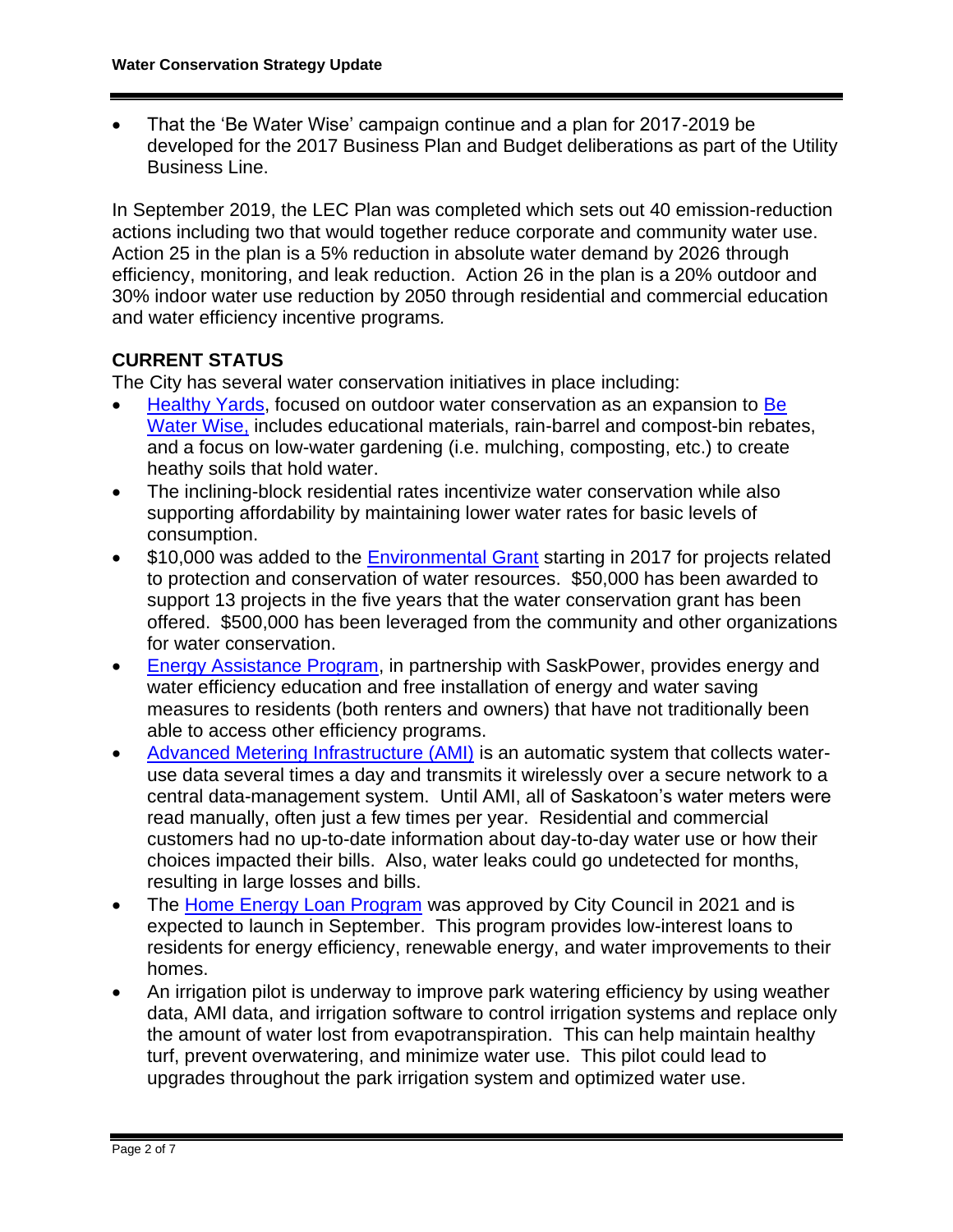To date, water conservation initiatives have been pursued in an *ad hoc* manner, without the guidance of an overarching strategic plan.

#### **DISCUSSION/ANALYSIS**

## Water Conservation Strategy

The Strategy provides a roadmap of actions to achieve water conservation outcomes such as the reduction of peak summer use to ease demands on capacity-limited infrastructure, GHG reductions, improved water affordability, and capital-cost management. The long-term Strategy aims to reduce water use through a series of initiatives for indoor and outdoor use in all sectors, including residential; industrial, commercial, and institutional sectors; and the City itself.

There are many reasons to conserve water, including:

- 1. To help households and businesses moderate their water bills and relieve utility burden to those most impacted by cost increases. Place equity and opportunity at the forefront of water conservation, making the program accessible.
- 2. Reduce the City's corporate GHG emissions by 80% (below 2014 levels) by 2050. Emissions related to treating and pumping water make up about a third of overall City emissions and can be reduced with a combination of conservation, system efficiency, and use of renewable energy.
- 3. Increase our water systems' resilience. Prepare for a changing climate by reducing demand.
- 4. Possibly postponing major and costly upgrades to add capacity to Saskatoon's water and wastewater systems.

Initial planning identified completion of the Strategy in 2021, however, there are factors that require further consideration in the technical report before it is finalized and presented to Committee. Water use is currently at its lowest in a decade, with a 10% decline in 2019 and a continued downward trend, as shown below in Figures 1 and 2. In addition, coordination with the Strategy with Saskatoon Water's Long-term Capital Plan is also required, prior to delivery of the completed Strategy.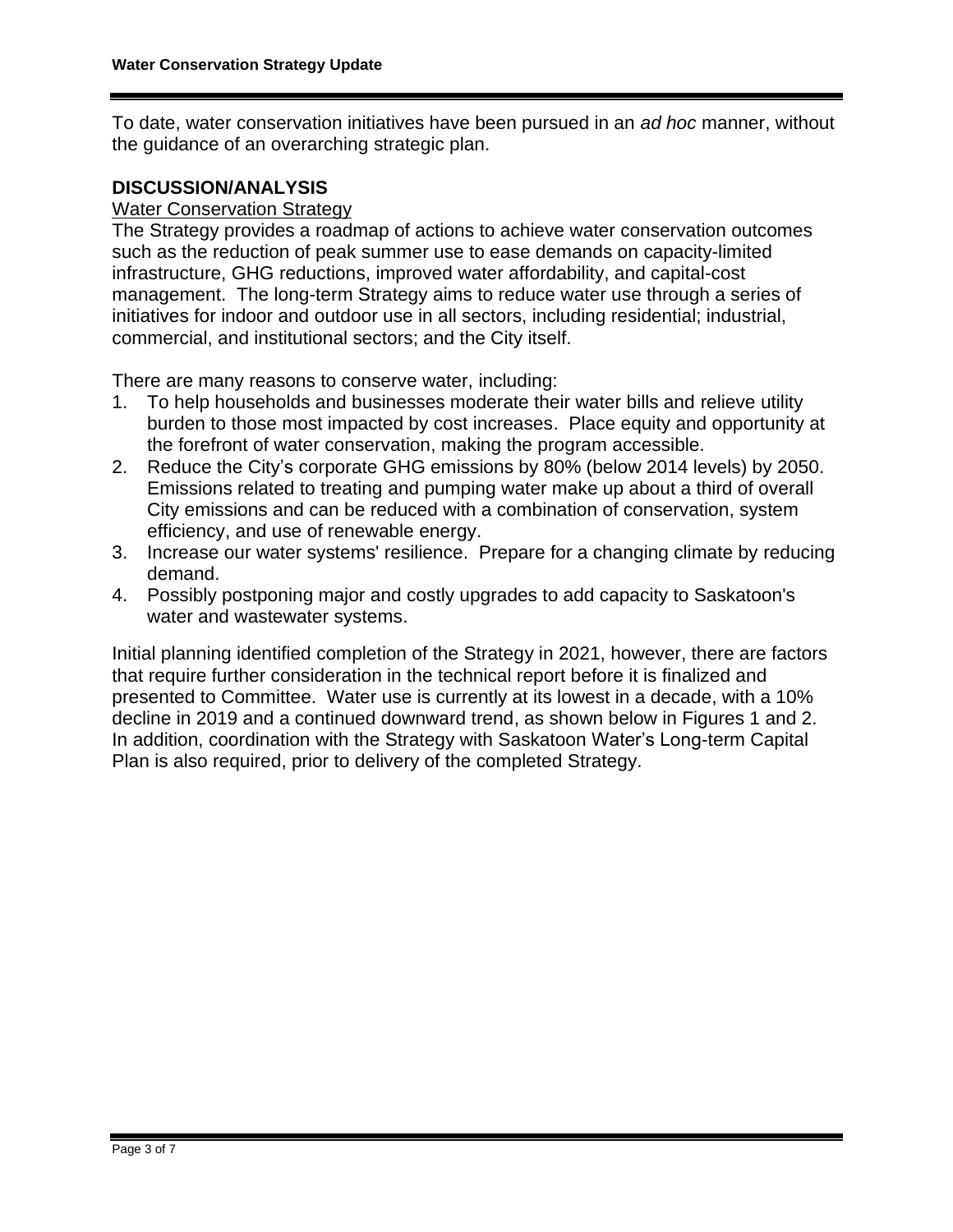





**Figure 2. Saskatoon per capita water use 1980-2020**

Public and internal stakeholder engagement on water conservation has revealed that improving City efficiencies, increasing the resiliency of our water system, and improving equity are priorities. While not finalized, the Strategy has been extensively developed and vetted, positioning it to recommend near-term priorities. Implementation of priority initiatives is expected to begin concurrently with the coordination and delivery of the final Strategy. Resources for this work are requested through the 2022-2023 capital budget.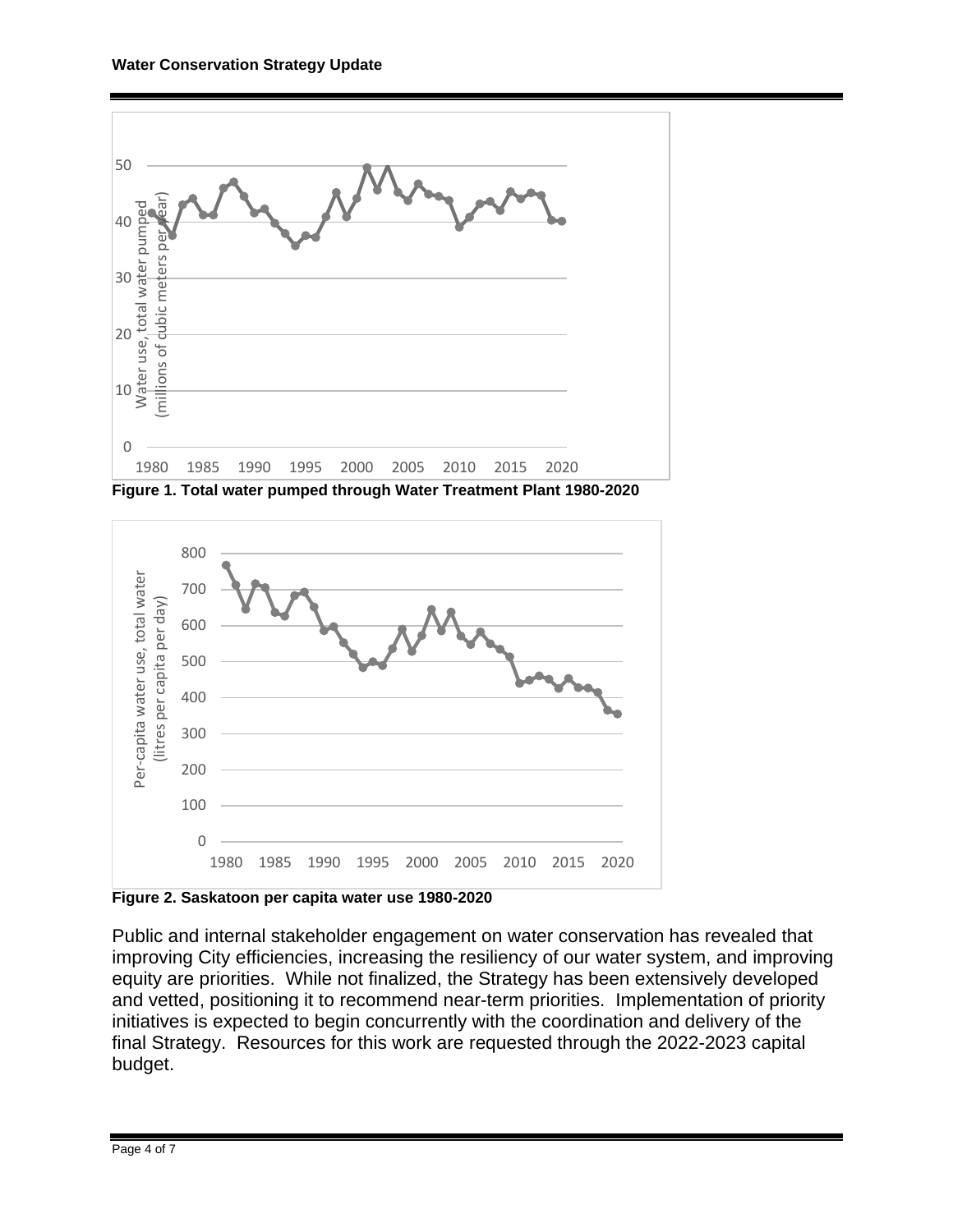#### Implementation

Near-term priorities are described in Appendix 1 – Water Conservation Near-term Priorities.

Education is foundational to any work on water conservation and will be a component of most initiatives as well as a stand-alone program. Initiatives will aim to make it easier to view and compare water use through updates to water bills to make them easier to understand and the introduction of web-based tools such as online savings calculators, budgeting tools, and checklists.

The AMI web presentment is currently in development. By the end of 2021, internet tools will be available to customers to enable them to view their water usage data and potentially set threshold warnings or conservation goals. AMI also provides more detailed and timely data on water uses such as for single detached homes or, at the City, for park watering, fleet washing, or indoor office use. Such data will be valuable for efforts to select, plan, scale, target, monitor, and assess water-conservation initiatives.

Incentives are another important way to increase the likelihood of homes and businesses making improvements. However, there are challenges to relying on incentives and rebates as incentive programs are often tailored towards middle- and high-income households and risk leaving out the financially disadvantaged or structurally excluded groups within our community. Renters also may not have access to incentives and rebates due to landlords or condo boards not tracking individual use, leading to there being no incentive for the tenant to participate if the benefits stay with the property. In the 2017 Environmental Awareness survey, not owning the property was the second most-cited reason (next to cost) for not installing water-efficient appliances. For this reason, incentives are not being prioritized in the near-term, but will be important in the final Strategy, and will be tailored to low- and moderate-income households or those experiencing energy poverty.

Consideration for low-income and rental households, as well as equitable access to programs is important and stakeholder feedback emphasized working with non-profits and affordable housing providers to reach equity-deserving groups. The Administration plans to look for partnerships with affordable housing providers to facilitate water and energy upgrades.

Public engagement participants also felt the City should lead by example, and outdoor City water use has a high potential for return on investment. In addition to optimizing park watering noted above, spray pad improvements are being explored from both a conservation and equity lens.

## **FINANCIAL IMPLICATIONS**

Development of the Strategy has been funded from Capital Project P.02197 and there are some funds in P.02197 to begin implementing some near-term priorities, described in Appendix 1.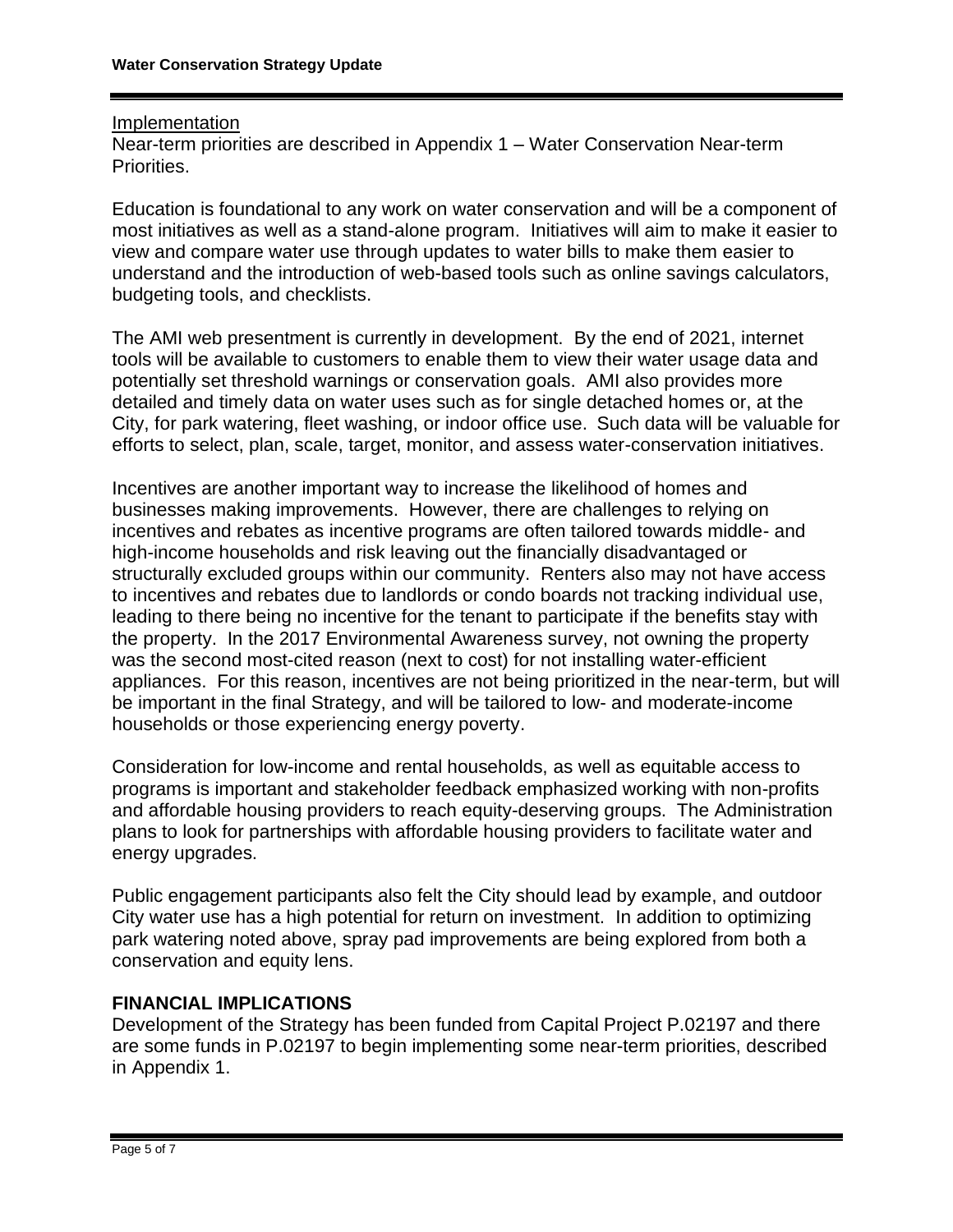Previous budgets have included \$340,000 in recurring annual capital funding from the Waterworks reserve. The 2022-2023 Business Plan and Budget includes a request for \$150,000 in annual operating funding and capital funding of \$190,000. When combined, operating and capital total \$340,000 annually from the Waterworks reserve and as such the operating request is mill rate neutral.

## **PUBLIC ENGAGEMENT**

There is broad public support for water conservation within Saskatoon. A 2017 survey found that more than half of our residents' conserve water by taking shorter showers and reducing lawn and garden watering, and 71% had installed appliances or fixtures that use less water. Unfortunately, about half of respondents graded the City's conservation programs as fair or poor.

[Public engagement](https://www.saskatoon.ca/engage/water-conservation-strategy) was conducted from February 2020 to June 2021, in which public and industry surveys were conducted seeking feedback on prioritizing a list of initiatives that improve water conservation. Most industry (79%) and public (66%) participants view water conservation as important. The top reasons for conserving water amongst both groups were to reduce unnecessary water usage, caring for the environment, and reducing their water bill. Participants most frequently identified the top barriers in adopting water conservation methods in their home or business as not knowing whether they currently use too much water, the upgrades being too costly, they are unsure what to do or where to start, and there are few funding opportunities and resources.

Out of the proposed programs represented within the Strategy the community identified the following as their top programs:

- 1. Maximize watering efficiency in parks;
- 2. Residential toilet rebate;
- 3. Developing a grey-water strategy;
- 4. Increase naturalized areas in parks; and
- 5. Maximize efficiency of City facilities and operations.

# **TRIPLE BOTTOM LINE IMPLICATIONS**

The Water Conservation Program aligns with the City's sustainability priorities and helps the City achieve more Triple Bottom Line outcomes. Key benefits include:

- Environmental Supporting climate change mitigation and adaptation by conserving water, reducing emissions related to treating water, and increasing resiliency and dependability of the water system.
- Social Prioritizing equity and opportunity in program design, supporting affordability of water, preventing essential service disruptions by managing peak use.
- Economic Finding and fixing leaks in the distribution system, improving City efficiencies by optimizing park watering and other uses, providing incentives for homeowners and businesses to conserve water.
- Governance Helping the City achieve its climate change targets and commitments, addressing risks to the water system, positioning education and communication as a foundation, considering proven track record in other jurisdictions.